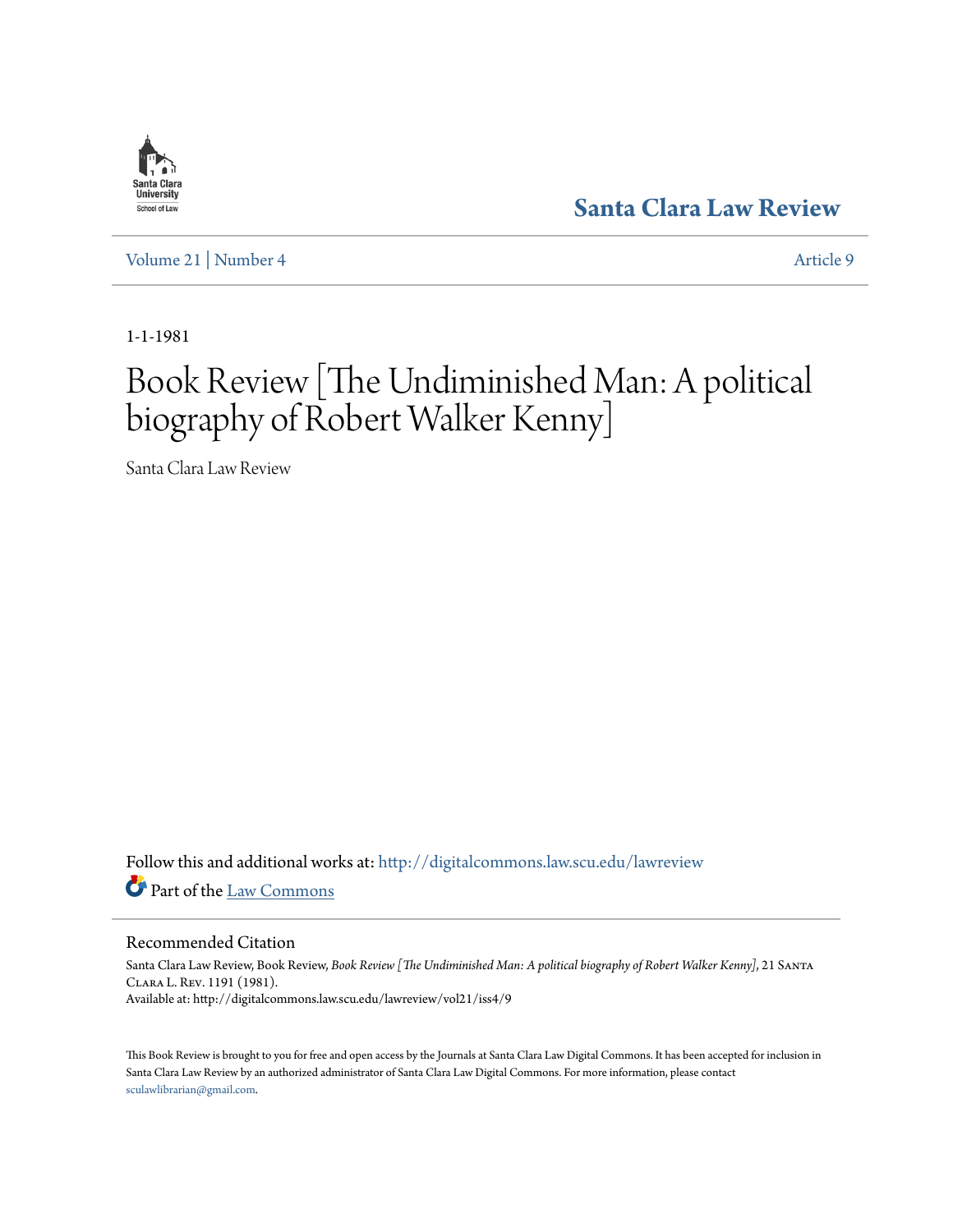### **BOOK REVIEWS**

THE UNDIMINISHED **MAN: A** POLITICAL BIOGRAPHY OF ROBERT WALKER **KENNY. By** Janet Stevenson. Novato, **CA:** Chandler **&** Sharp Publishers, Inc. **1980. Pp.** 200. Hardbound. **\$10.95.**

#### *Reviewed by* Dorothy Gray\*

Most biographers choose for their subjects those figures who loom large in the public consciousness. In *The Undiminished Man: A political biography of Robert Walker Kenny,* Janet Stevenson has instead brought to our awareness a man who was once prominent on the public scene but who fell into obscurity in recent decades. Stevenson's story of Bob Kenny is competently written, informative, and entertaining. Its chief value is that it restores to us a man of the law who was courageous, witty, charming, and erudite. As manifested **by** his fifty year career on the California scene, Kenny symbolizes the finest in the legal profession and politics.

Stevenson's biography of Kenny as lawyer, judge, and state attorney general is also peculiarly timely. With public regard for the legal profession and politics at a particularly low ebb today, it is well to be reminded that law and politics have produced people of compassion and high principles. In simplest terms, a person like Bob Kenny should never be forgotten, and it is our loss that his story has been little known in recent years.

This biography of Kenny is timely for a second reason. Much of Kenny's career was given to fighting on behalf of those who were persecuted under the anti-communist hysteria which is generally called the McCarthy era. At a time when many attorneys turned their backs on those accused of com-

<sup>O</sup>**1981 by** Dorothy Gray

**<sup>\*</sup>** B.A., University of California, Berkeley, **1957; J.D.,** University of Santa Clara, **1979.** Lecturer in Law, **1980-81,** Teaching Fellow, **1981,** University of Santa Clara Law School. Ms. Gray has been active in Democratic Party politics since **1965.** She co-authored *Every Woman's Guide to Political Awareness* (Celestial Arts) in **1975** and has served as a consultant to California State Government from **1976** to the present.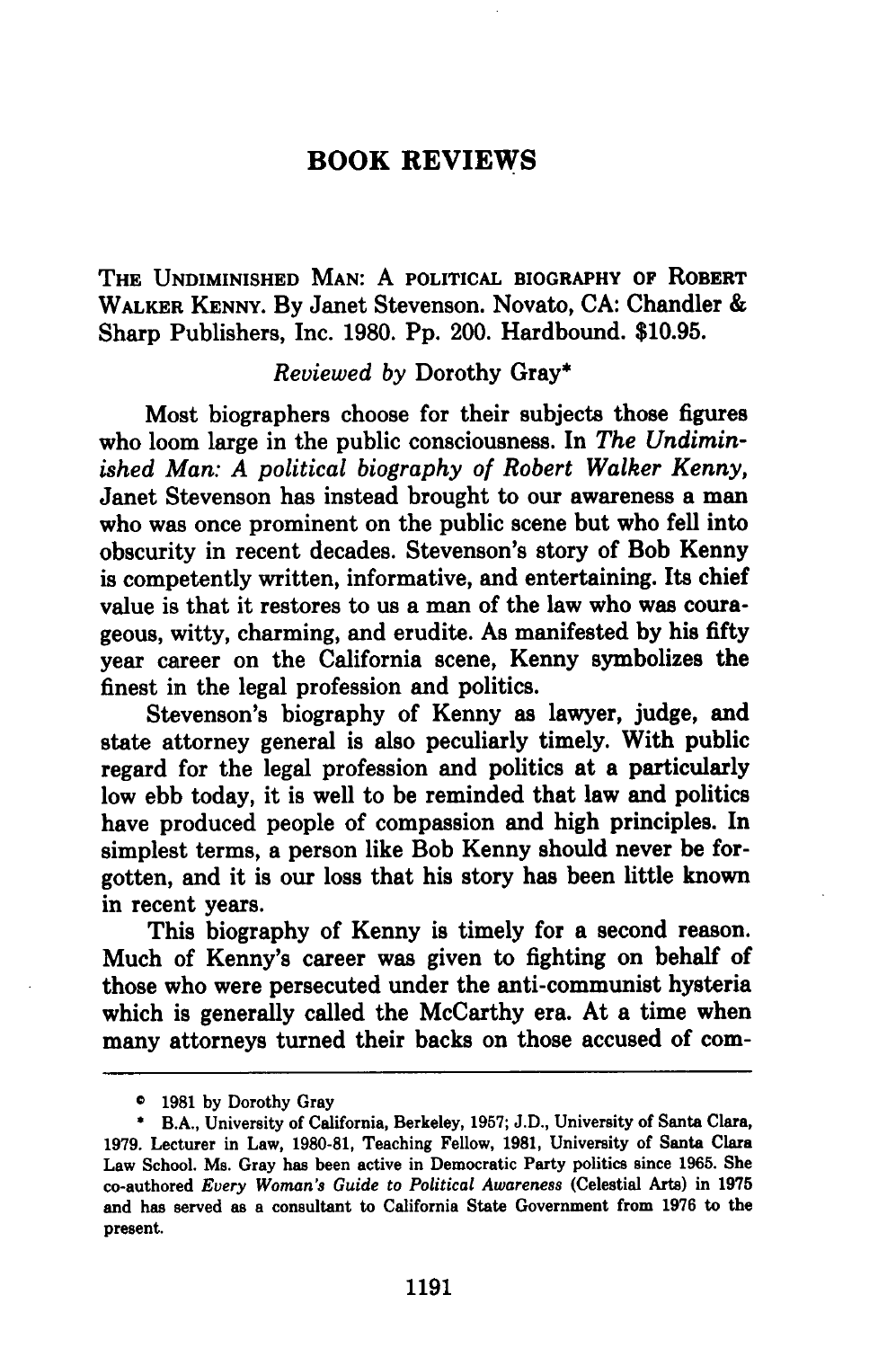munist leanings, Kenny courageously fought for the rights of the accused and in defense of first amendment guarantees. In reviewing the abuses of the McCarthy era, Kenny's story is a seasonable warning, for Congress is reportedly moving to revive the House Un-American Activities Committee **(HUAC)** and its Senate counterpart. Those who remember the climate of fear of the late 1940's and 1950's may have forgotten what a nightmare it truly was; for a younger generation the name "McCarthy" refers at most to "Clean Gene,"' and not to the grim-faced man who claimed he had a list of dangerous subversives.

Until Bob Kenny chose to oppose the outrages of the Mc-Carthy era, it appeared as though he would achieve a high political office or gain appointment to the California Supreme Court. When, in the late 1940's, he chose to defend those accused of being pro-communist, he sacrificed all hope of high office and became a political untouchable. **By** the end of a decade of fighting McCarthyism, Kenny had the gratitude of the persecuted and the admiration of liberal intellectuals, but virtually nothing more than that except his own self-respect. He was nearly impoverished and without much hope of building a new career. Kenny might have finished his days penniless had not Governor Pat Brown, in the closing days of his administration, appointed his one-time mentor to the bench.

Given the high price Kenny paid for his principles, cynics might be tempted to say that good guys always finish last. Kenny himself would have rejected such a view. In **1975,** not long before his death, Kenny reflected on the choices he had made: "I think of all the things **I** would have missed if **I** hadn't done what I've done."<sup>2</sup>

Kenny's activities during the McCarthy period alone would **fill** a book. He counseled and defended many of the people called before the various state, local and federal "loyalty" committees, and he labored in vain to save the Hollywood Ten. He was co-counsel in the unsuccessful lawsuits which sought to break Hollywood's blacklisting practices. In terms of development of the law, perhaps the most noteworthy case in which he participated was *Yates v. United*

**<sup>1.</sup> J. STEVENSON, THE UNDIMINISHED MAN: A POLITICAL BIOGRAPHY OF ROBERT WALKER KENNY at** 153-54 **(1980).**

<sup>2.</sup> *Id.* **at** 142.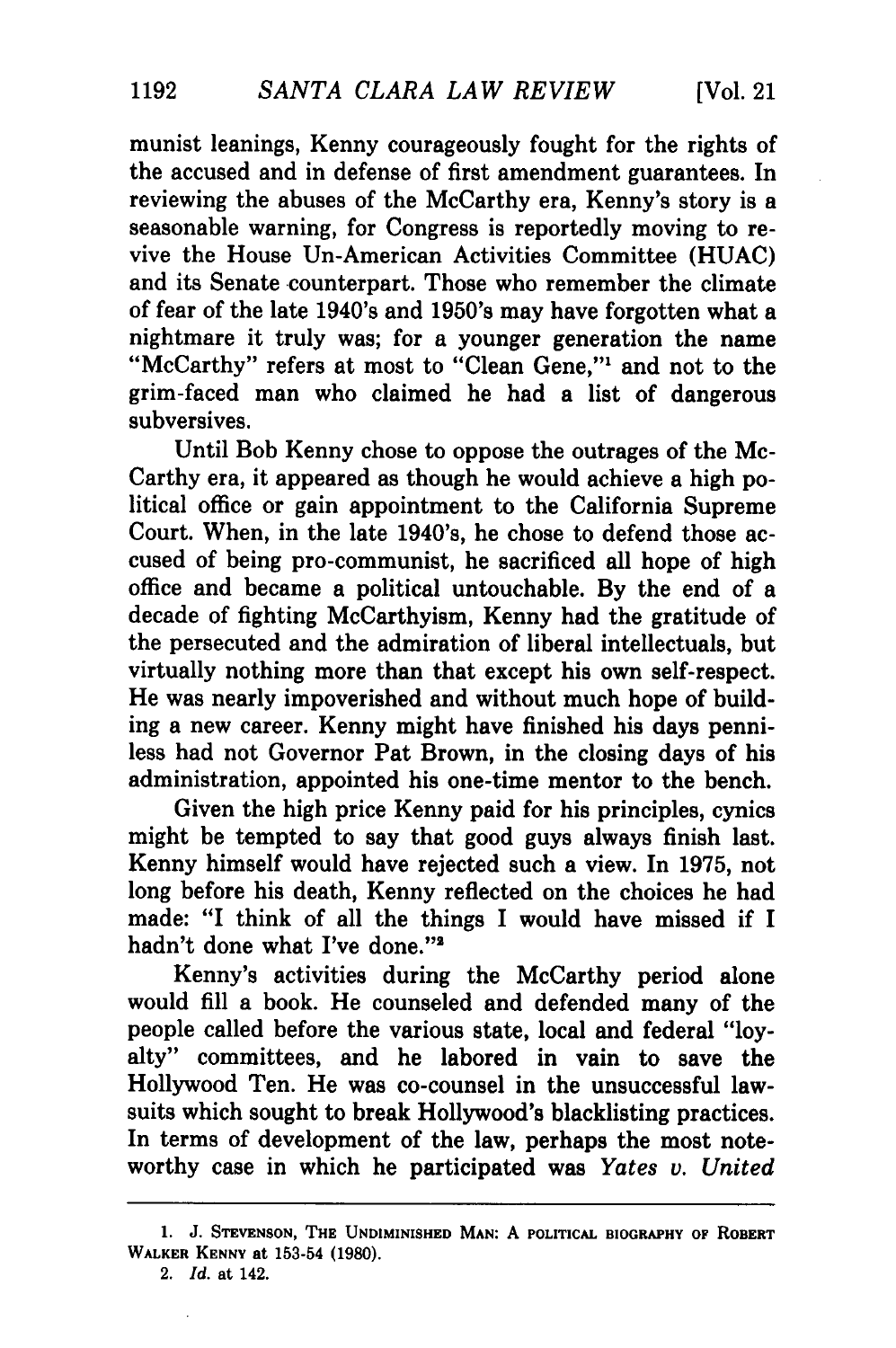*States,3* which constitutional law textbooks currently include to teach the intricacies of first amendment rights and the Smith Act. *Yates* presented the winning argument that membership in the Communist Party was not independently sufficient to constitute illegal advocacy of violent overthrow of the government. Kenny's research on the fifth amendment and the right of silence was used in the dissenting opinion in *First Unitarian Church v. County of Los Angeles4* where the church attempted to preserve its tax exempt status after it refused to sign a loyalty oath. Stevenson includes Kenny's memo on the development of the right to remain silent, and Kenny's treatment of the historical development of the concept is highly interesting.

In recounting this era in Kenny's life, Stevenson's biogra**phy** is at its best. Perhaps because Stevenson herself was called before the **HUAC,** she vividly depicts the fear, frustration, and dismay that many experienced during the red baiting period. Even those of us who remember the era may have forgotten the pervasiveness of guilt **by** association, the broad nets of the committees, and the ludicrous reaches of hysteria. It has been forgotten **by** many that those targeted included such well known artists as Berthold Brecht, Ring Lardner, Jr., and Dalton Trumbo. Even those who were far from prominent were not too obscure to escape the committees' probing. As Stevenson notes, those suspected **by** McCarthy and his committee included "lawyers who represented clients in committee hearings, doctors, dentists, clergymen, university professors and grade school teachers, dancers, housewives active in the P.T.A. and Girl Scouts, stage hands and literary agents, secretaries, accountants, electricians, plumbers, and research workers."'

**Of** McCarthyism, Kenny once recalled, "It hit every part of the country, every profession, every stratum of society. Lawyers found they had no more immunity than their clients. **Why,** at one time **I** found myself representing twenty-seven of my fellow barristers, along with twenty medical doctors, one optometrist, a dentist and four osteopaths!"'

When the federal government attempted to deport Harry

**<sup>3.</sup>** 354 **U.S. 298 (1957).**

<sup>4. 48</sup> Cal. **2d** 419, **311 P.2d 508 (1957).**

**<sup>5.</sup> J. STEVENSON,** *supra* note **1,** at 102.

**<sup>6.</sup>** *Id.* at **98.**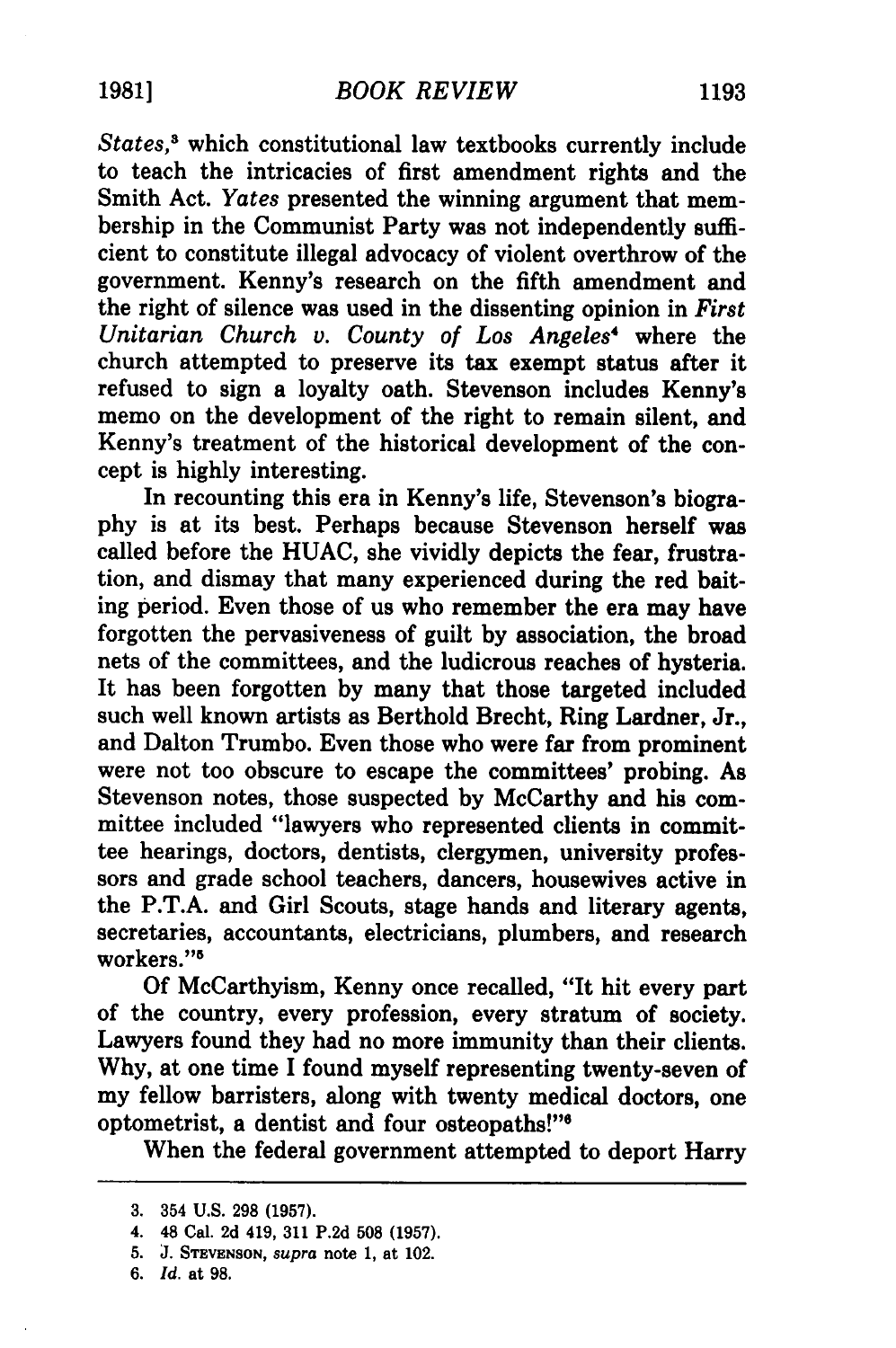Bridges, leader of the west coast longshoremen, Kenny appeared as a character witness. Asked in the course of the proceedings whether he himself was a communist, Kenny replied with typical humor, "No, but some of my Democratic friends have accused me of being a Republican!"7

While Kenny more than held his own in the hearings and trials, his clients fared far worse. Before the committees, due process was virtually non-existent and witnesses were sometimes thrown bodily out of the hearing rooms for trying to make statements on their own terms as witnesses. As the Hollywood Ten tried in vain to make clear, if one denied communist affiliation one was seemingly recognizing the right of the committees to inquire into the political beliefs of everyone; if one admitted communist affiliation, even in the distant past, one risked self-incrimination and the pressure of the committee to disclose the names of others. As a matter of principle, many witnesses who had nothing to do with communism felt that they could not in conscience speak, and, thus, they risked being jailed for contempt. Even those who escaped contempt charges, often suffered economic loss and social ostracism. As Stevenson notes, careers were destroyed, marriages were broken, and there were premature deaths from stress, including several suicides. The story, in terms of the Hollywood community, has been shown in the Woody Allen movie "The Front," but the same scenario occurred in other parts of society.

Among the groups attacked as pro-communist were the American Civil Liberties Union **(ACLU)** and the National Lawyers Guild. Kenny was listed **by** a California state senate committee as having such "Communist front affiliations" as these two organizations.8 The Guild was characterized **by** the same committee as being "the foremost legal bulwark of the Communist Party."<sup>9</sup> In a highly interesting chapter,<sup>10</sup> Stevenson tells of Kenny's role in the development of the Guild, of which he was president for seven years. Even though the Guild took anti-U.S.S.R. positions, it was characterized as pro-communist in part because it supported civil rights at a time when the American Bar Association **(ABA)** prohibited

**<sup>7.</sup>** *Id.* at 144.

**<sup>8.</sup>** *Id.* at 122.

*<sup>9.</sup> Id.*

**<sup>10.</sup>** Id. at 122-41.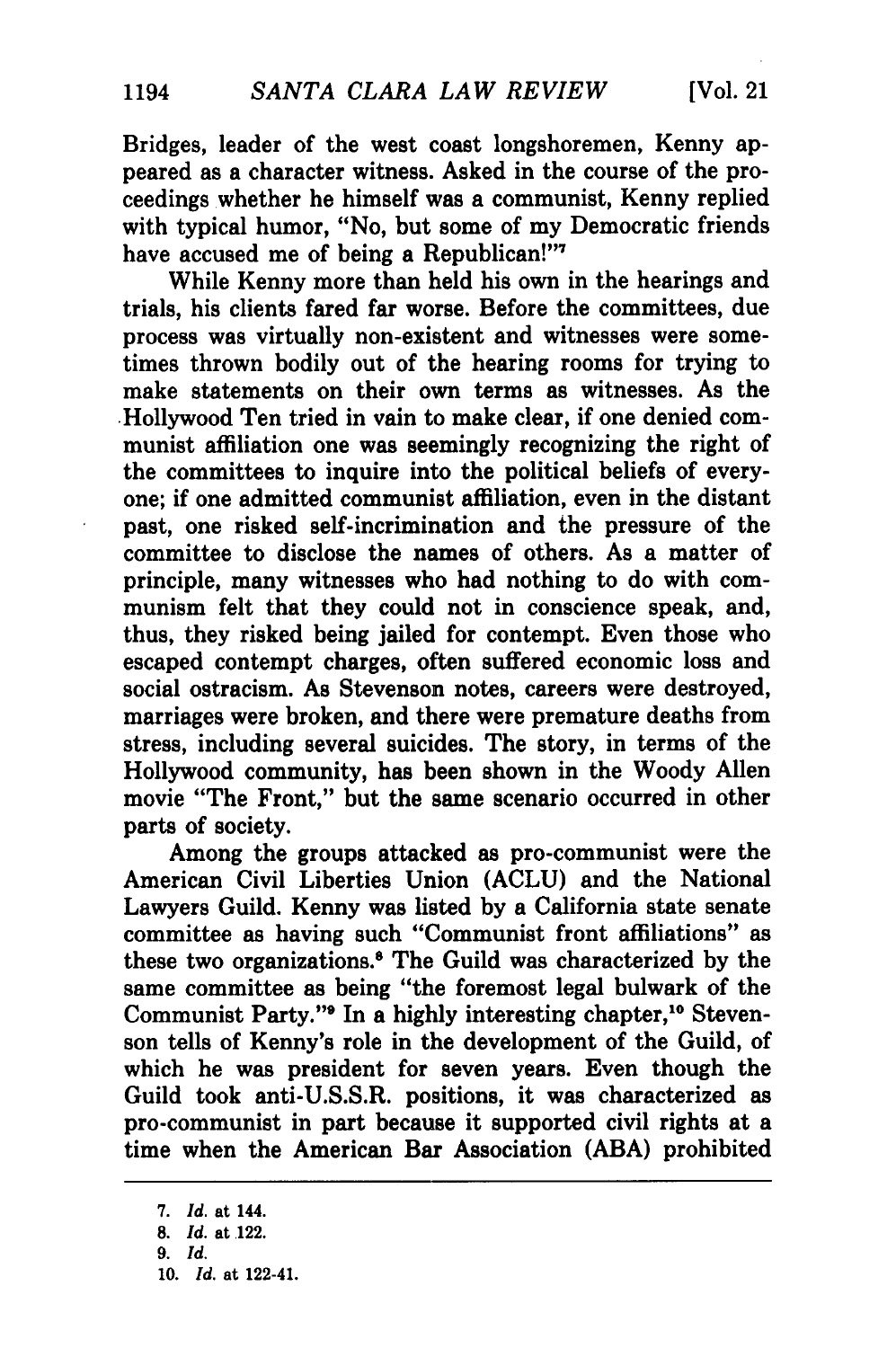black members. Typically, Kenny stayed with the Guild when others fled in fear, and he refused to desert it when then congressman Richard Nixon urged that the Guild be officially listed listed by the Attorney General as a subversive organization.

What many in the McCarthy era refused to see was that Kenny's willingness to defend avowed communists and those accused of communism, was based on his ethical concern for the rights of the accused and his strong desire to protect basic constitutional rights. A defendant in one of the Smith Act cases well understood Kenny's orientation and his contribution: "What we gained by having Kenny was not only the services of one of the most distinguished public figures and the sharpest legal minds around-a real student of the Constitution!--but the reflected respectability of a man of his stature. It reflected on the issue, not on us."11

One of the odd coincidences of Kenny's story is that when he argued before the United States Supreme Court, the Chief Justice was his old friend Earl Warren. Kenny's political career and that of Warren's had been intertwined for nearly two decades in California. In 1942 when Warren ran for governor, Kenny agreed to support Warren and to stay out of the race himself. Kenny's support was significant because Warren was viewed with some disfavor by the liberals at that time. Kenny risked the anger of his liberal cohorts and the Democratic Party by supporting Warren and, in return, he demanded a written statement from Warren upholding civil rights so he would have something to show to justify his position. The letter is included in an appendix to this biography and makes an interesting addition to Warren scholarship as well.<sup>12</sup>

In the same election Kenny ran for Attorney General and was the sole Democrat to win in a Republican sweep. While Kenny was Attorney General his association with Warren continued, and some commentators attribute to Kenny's influence Warren's later strong civil rights orientation.

Stevenson's chronicle of Kenny's political career is fascinating, giving rise only to the complaint that her treatment is shallow. At most we get a tantalizing glimpse of the political history of the 1930's and 1940's. In fairness to Stevenson, she

**<sup>11.</sup>** *Id.* at 120.

<sup>12.</sup> *Id.* at **166-67.**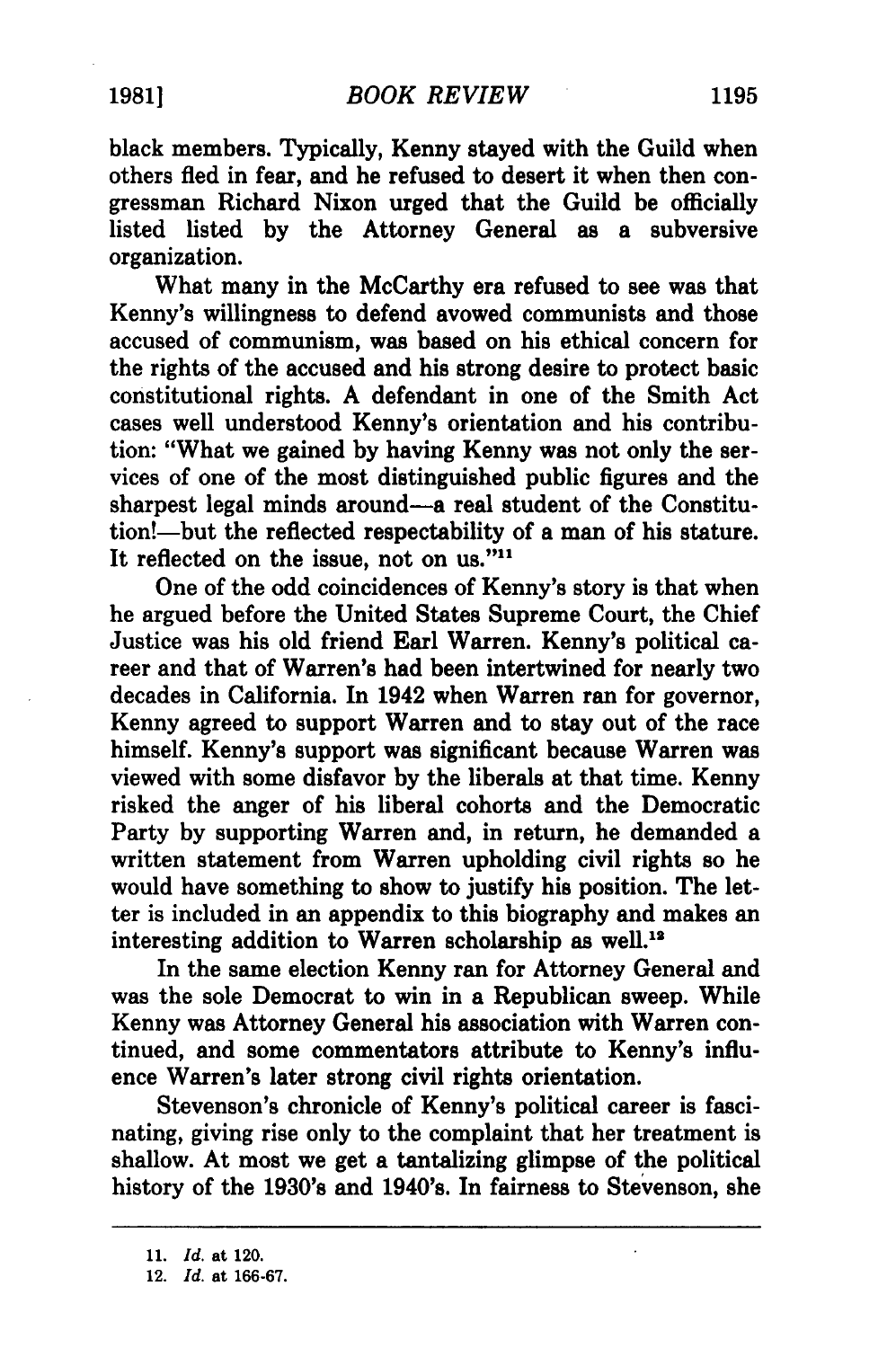disclaims any pretensions to serious historical work, describing her book as a "political-not a scholarly-history."<sup>18</sup> Nonetheless, even as a political biography, her book would have benefited from greater detail and broader development of the political world in which Kenny moved. Her meager treatment of that political time is particularly disappointing in that she initially laments "the strange hiatus" in public consciousness concerning the era of Rooseveltian liberalism, but she does little to explain that trend.

In spite of the deficiencies in Stevenson's portrayal of the era, readers will undoubtedly enjoy the story of Kenny's rise to prominence. He was initially a news reporter, sporadically attending law school classes at night. In spite of his limited legal education, he passed the bar exam on his first try and a year later was made deputy counsel of Los Angeles County. In this position he spent considerable time in Sacramento lobbying on behalf of county interests. During this period as a lobbyist, Kenny developed his interest in politics.

Before long he was actively campaigning for various candidates and held the dubious distinction of being one of the instigators of the now ubiquitous bumper sticker. **Of** his antics at this time, Kenny once said, "In every campaign there are actually two separate efforts: one is to elect your candidate, and the other is to convince him that it was you who did it."<sup>14</sup>

Kenny's reward for his political work soon came in the form of appointment to the Los Angeles Municipal Court bench. "A judge," he quipped, "is just a fellow who knew a governor."<sup>15</sup> At the age of twenty-nine, Kenny was the youngest person ever appointed to the bench. His wit, kindliness, and incredible capacity for work make his small claims court a model, even today, for courts of any level. He carried these abilities to his subsequent position on the superior court bench.

The political bug still had strong hold on Kenny and in 1938 he easily won a seat in the state senate. On his first day in office he introduced forty-six bills,<sup>16</sup> a record that probably still stands.

At the end of his four-year senate term, Kenny ran for

**<sup>13.</sup>** *Id.* at xviii.

<sup>14.</sup> Id. at **10.**

**<sup>15.</sup>** Id. at **9.**

<sup>16.</sup> *Id.* at 30.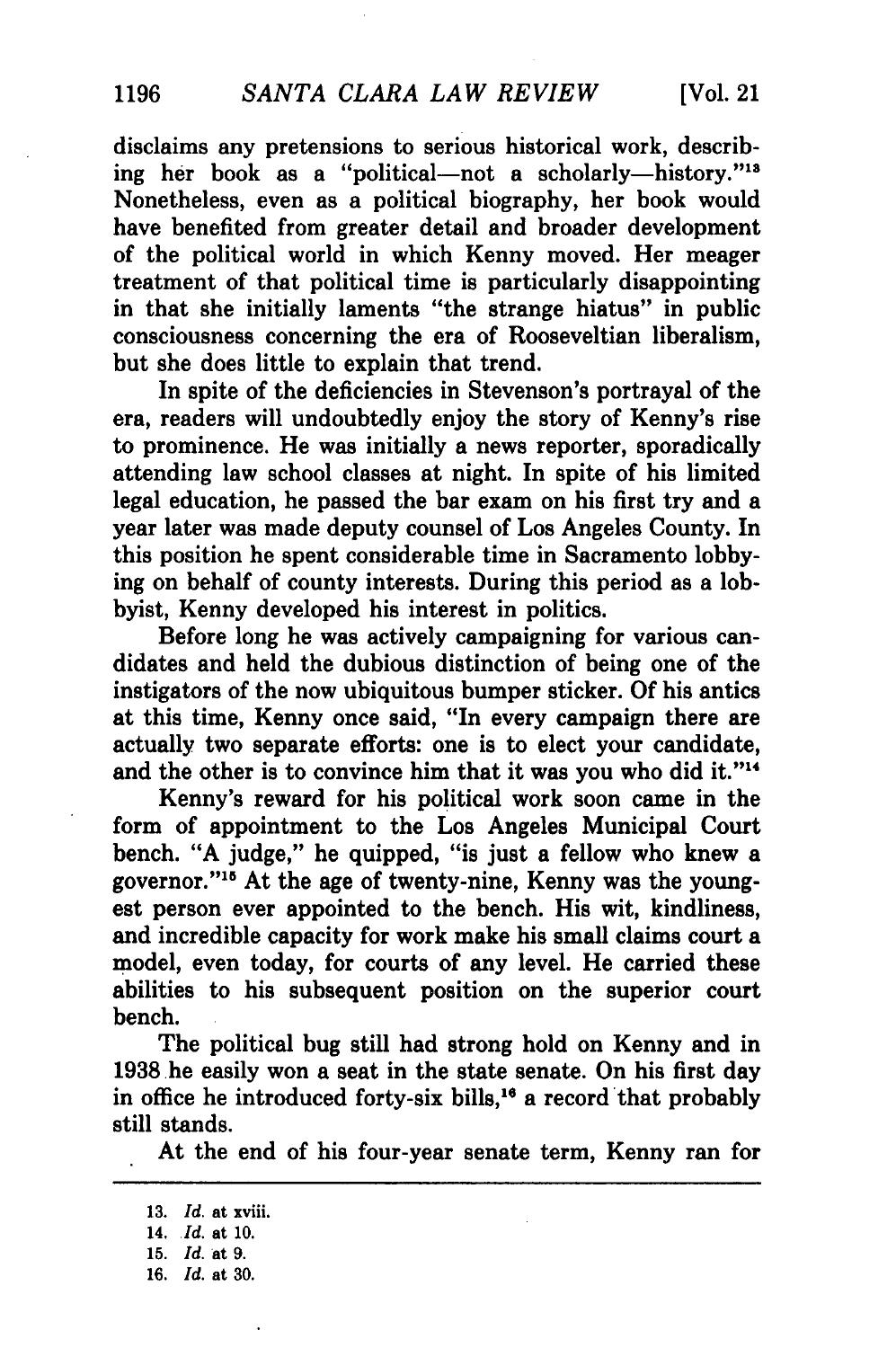Attorney General and, as usual, received broad-based support. As Attorney General he fought restrictive covenants, opposed the internment of Japanese Americans during World War II, and instituted what would today be called sensitivity training for policemen working in minority areas. During these years Kenny was seen as a prime candidate for governor and possibly Roosevelt's next Vice-President.

Kenny's last serious political race was in 1946 when he ran against incumbent Governor Warren. He had been pressured into the race and the results at the polls were disastrous. In all likelihood he could have made a comeback, as did Richard Nixon after his trouncing by Pat Brown for the governorship in **1962.** Kenny, however, chose to embark upon the decade of defending the underdogs of the McCarthy era and effectively bid farewell to any hope of a political future. Another one of the coincidences of Kenny's career is that he lost the governor's race the same year that Nixon ran for Congress and began his career as a red-baiter.

In the wake of the stormy years of McCarthyism, Kenny closed out his life by returning to the bench as the appointee of his one-time protege Pat Brown. As a superior court judge, he undoubtedly derived satisfaction in ruling that a loyalty oath for county employees was unconstitutional, an opinion upheld by the California Supreme Court. Though virtually unknown to the general public, Kenny's contributions to society did not pass unmarked by his peers: in 1975 the Los Angeles County Bar Association voted him the Shattuck-Price Award "for outstanding dedication to the improvement of the legal profession and the administration of justice."<sup>17</sup>

Kenny died in 1976 but his spirit will never die within the legal profession. As was said of another courageous lawyer, Sir Thomas More, he was a man for all seasons. While Stevenson may be somewhat biased in her portrayal of Kenny, this reviewer's associates who knew Kenny are in accord that he was an admirable and lovable man. To read this book is to share for a brief time the pleasure of his company.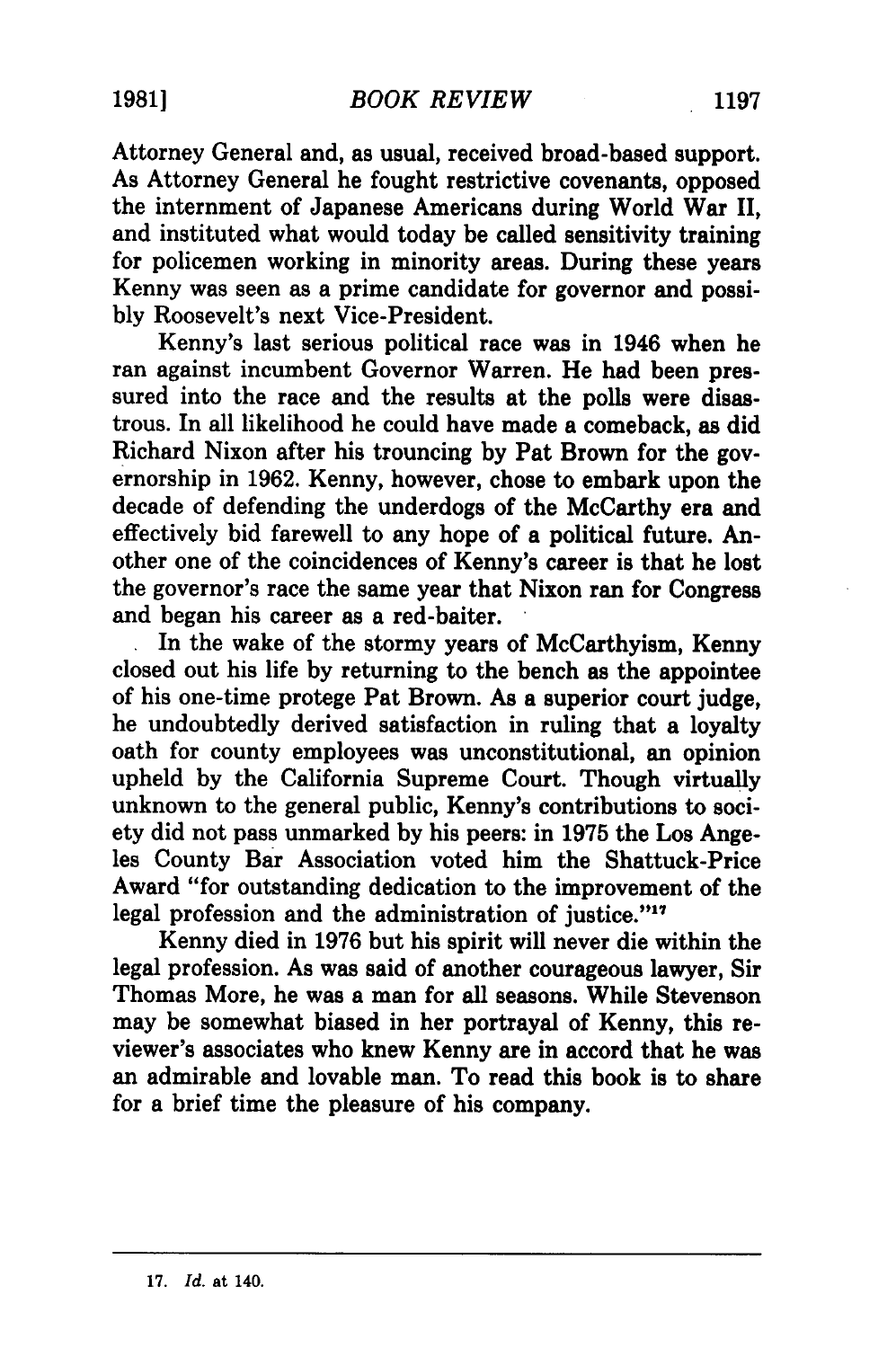$\mathcal{L}^{\text{max}}_{\text{max}}$  and  $\mathcal{L}^{\text{max}}_{\text{max}}$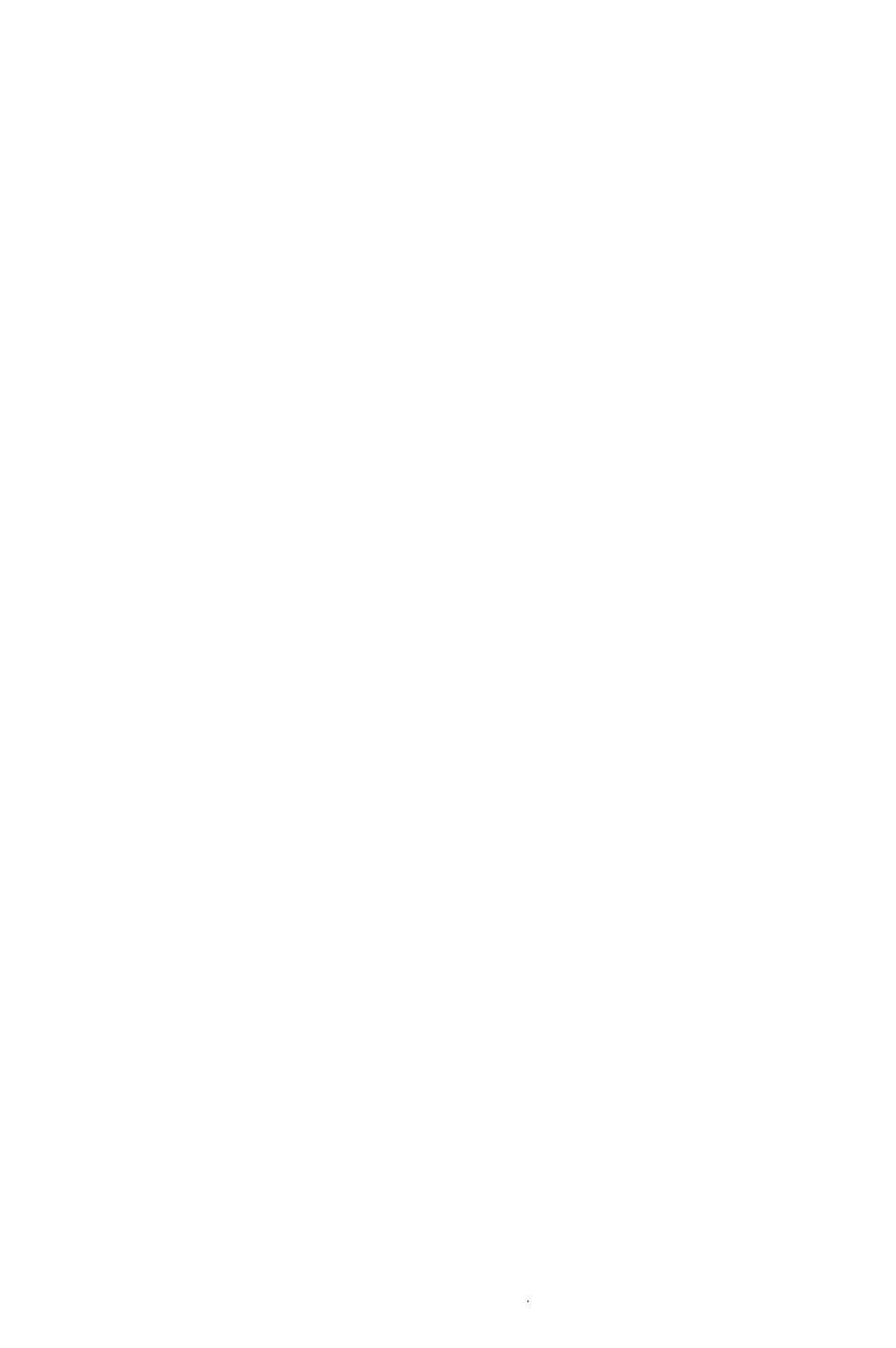**POLITICS AND THE CONSTITUTION IN THE HISTORY OF THE UNITED STATES VOLUME** III. **By** William Winslow Crosskey and William Jeffrey, Jr. Chicago, **Ill.** and London, England: The University of Chicago Press. **1980. Pp.** vii **+ 592.** Hardbound.

#### *Reviewed by* Howard **C.** Anawalt\*

This book will appeal to the patient reader, the history buff and the occasional legal scholar in need of analysis of critical stages of constitutional history. Whether its influence will be felt beyond such a select readership depends upon the book's general thesis and the character of a growing popular interest in adjusting constitutional balances in the United States today.

The book is the third volume of a history project commenced **by** the late William Winslow Crosskey. The two earlier volumes appeared nearly thirty years ago. Crosskey seems to have become a constitutional historian somewhat **by** accident. He was practicing law in a Wall Street law firm when the early "New Deal" legislation of Franklin Delano Roosevelt's administration was enacted and he became the office expert on the application of these laws.<sup>1</sup> In the course of developing his expertise, he studied the entire report of *Gibbons v. Ogden2* and other historical materials. "One thing led to another, his researches broadened, and the results were presented for interested readers in the first part of Volume I of *Politics and the Constitution.'* Crosskey's death in 1968 prevented him from personally finishing the entire project.

**o 1981** by Howard C. Anawalt

<sup>\*</sup> Professor of Law, University of Santa Clara School of Law. A.B., Stanford University, 1960; J.D., Boalt Hall, University of California, 1964.

**<sup>1.</sup>** W. **CROSSKEY AND** W. **JEFFREY, JR., III POLITICS AND THE CONSTITUTION IN THE HISTORY OF THE UNITED STATES 8 (1980)** (hereinafter cited as *Politics and the Constitution* III).

<sup>2.</sup> Gibbons v. Ogden, 22 **U.S. (9** Wheat.) **1** (1824). The case sustained the claim of a federally licensed steamboat operator, Gibbons, that he could not be prevented from engaging in an interstate passenger carrying operation because of legislation of the state of New York which created a steamboat monopoly **in favor of a competitor.** The case is usually cited as the foundation for a broad interpretation of the commerce clause **(U.S.** Const. art. **I, §8, cl. 3).** The opinions in the case are 240 **pages long.**

*<sup>3.</sup> Politics and the Constitution* **III,** *supra* note **1,** at **8.**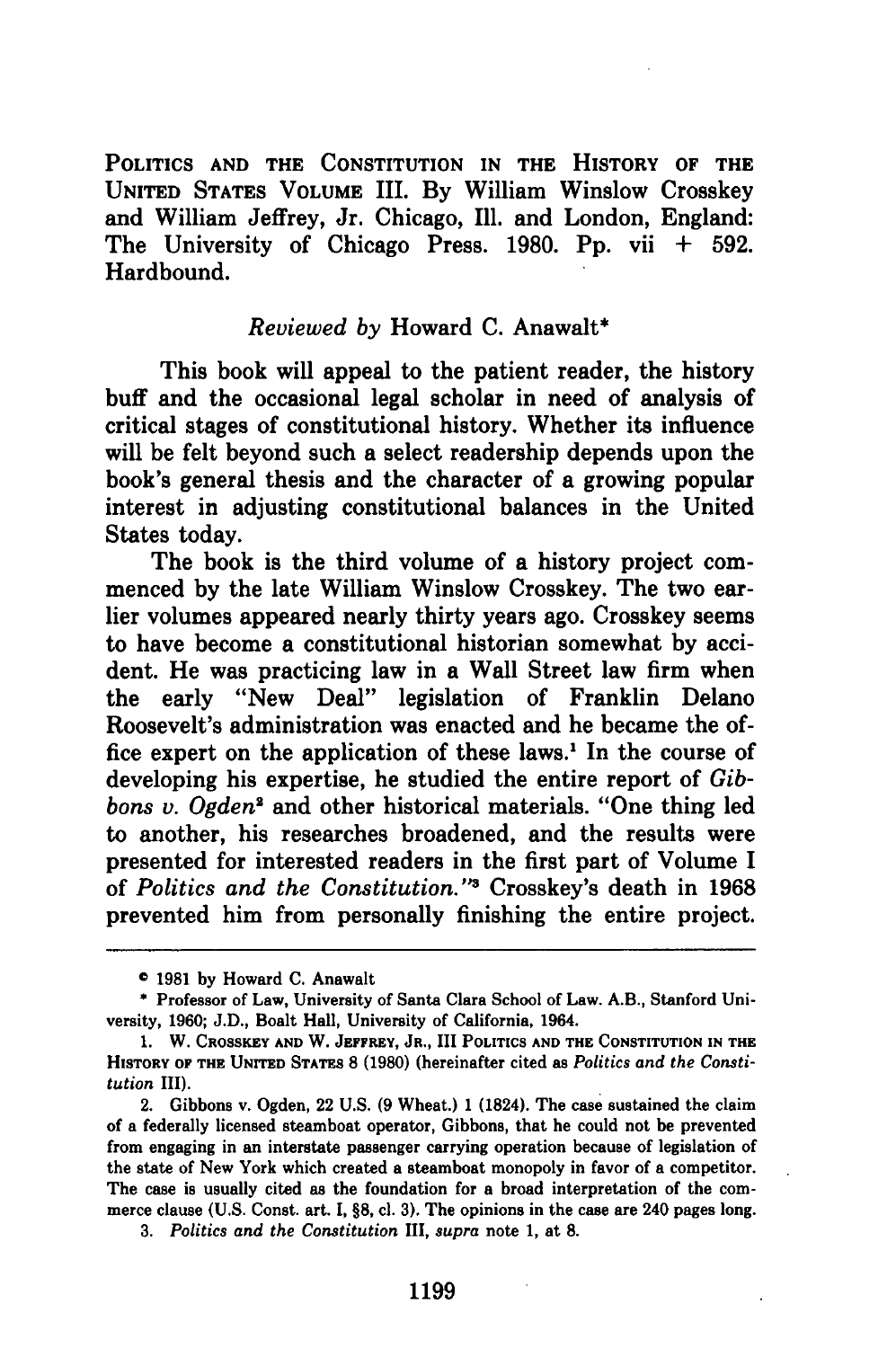Fortunately, he had a younger colleague and active collaborator, William Jeffrey, Jr., who finished the work with apparent devotion and personal interest.'

The introduction to the present volume summarizes the main thesis of Crosskey's earlier work. Crosskey's argument, greatly simplified, is that the original plan of the Constitution was to establish a national or central government, as opposed to a federal one, as is often taught in basic courses on the Constitution. The national legislative power was intended to be complete, including a capacity to regulate for the general welfare.' Further evidence of a plan for a national government is drawn from the commerce clause, which was intended to provide for a general national scheme of commercial regulation without regard to interstate flow of goods.<sup>6</sup>

The contract clause (U.S. Const. art. I, **§10)** also fits into the nationalist scheme in an interesting fashion. Obligation of contract, the authors argue, refers to all apsects of contract law, including formation.

In other words, the 'obligation of Contracts' within any particular legal system at any particular time is the resultant of all the then existing laws relating to the subject of contracts. Any law which, by making it more difficult to become 'bound' by a contract, has the effect of diminishing the obligation of contracts in its totality 'impairs the Obligation of Contracts' as of the time in question.'

Unlike the Supreme Court at the turn of the century, the authors do not conclude from this analysis that there is a "right to contract" which is protected from legislative interference.' Instead, the authors state:

A further significant feature of the Contracts Clause, however, is that a parallel prohibition against the impair-

<sup>4.</sup> William Jeffrey is presently a Professor of Law at the University of Cincinnati. He became acquainted with Professor Crosskey when he was a student in 1942. He colloborated with Crosskey on the final volume when the latter was still alive. Concerning Crosskey, Jeffery states, "To have been his student, his friend, and his collaborator was the greatest of fortunes and the highest of honors." *Id.* at xii.

*<sup>5.</sup> Id.* at 18-20. *See also* U.S. CONST. art. 1, **§8, cl.** 1.

*<sup>6.</sup> Politics and the Constitution* III, *supra* note 1, at 10.

<sup>7.</sup> *Id.* at 14.

**<sup>8.</sup>** Lochner v. New York, **198** U.S. 45 **(1905)** and Allgeyer v. Louisiana, **165** U.S. **578 (1897).** The doctrine of such a nearly inviolable right to contract has since been disavowed by the Supreme Court. *See* West Coast Hotel Company v. Parrish, **300** U.S. **379 (1937)** and Nebbia v. New York, **291** U.S. 502 (1934).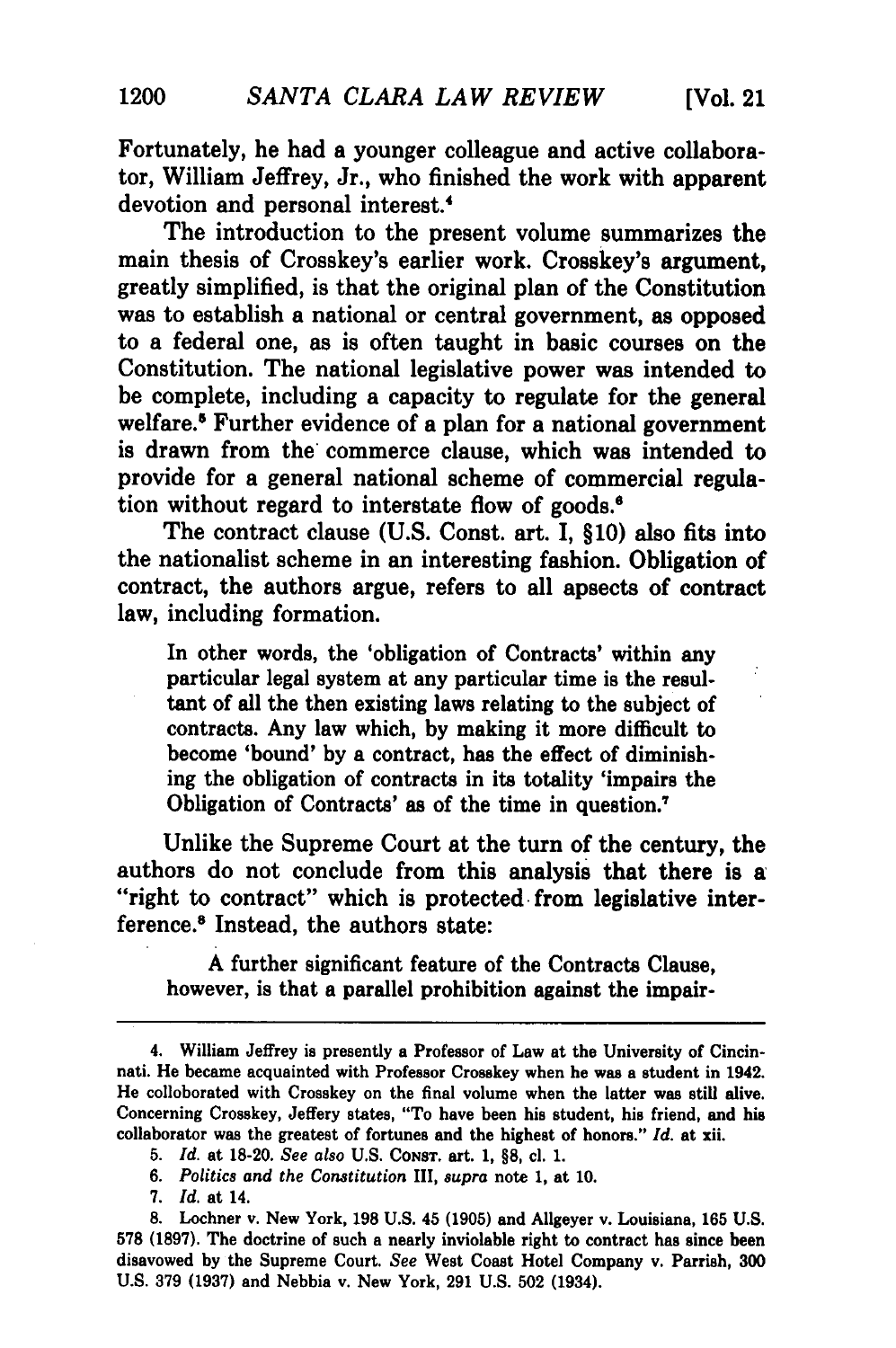ment of contractual obligation **by** the *national* legislature is *not* contained in the Constitution. In other words, if the states were prohibited from *all retroactive* legislation by the Ex-post-facto Clause, and the states are additionally prohibited from *all prospective* impairments of the obligation of contracts, the conclusion directly follows that Congress has an *exclusive power* over contracts legislation, subject to the unprohibited sector of state legislation just referred to in the preceding paragraph. When the reader recalls the extensive scope of contract legislation, and its fundamental connection with the whole field of. the regulation of 'Commerce among the several States,'! the natural conclusions are that the power of Congress 'to regulate Commerce, with foreign Nations, and among the several States and with the Indian Tribes' is *exclusive* of state legislation, and, further, that the Constitution itself provides oblique internal evidence of the intended complete coverage of the nation's gainful economic activities.'

The Crosskey/Jeffrey reading of the national plan includes a strong departure from the accepted view of the role **of** the federal judiciary as well. "Not only have the Justices 'done those things which [they] ought not to have done,' but they have also 'left undone those things which [they] ought to have done.' **"10** Specifically, the authors conclude that the federal judiciary has constitutional authority to establish a federal common law which would eventually displace the variations of state common law. Such a role would "round out" the national system and enable the Supreme Court "to maintain a uniformity in American case-law on a nation wide basis, thereby very greatly contributing to the achievement of the preambular object of 'establish[ing] Justice.' "<sup>11</sup> However, with respect to judicial review the role of the court is much more constrained than the history of Supreme Court interpretations has revealed. The preeminent federal power resides in the Congress,<sup>12</sup> and the role of the court is to determine the constitutionality of only that legislation which might offend one of the few specific limitations on the power of Congress.<sup>13</sup>

**13.** The supremacy clause **(U.S.** Const. art. VI, **cl.** 2) is the critical provision:

**<sup>9.</sup>** *Politics and the Constitution* III, *supra* note **1,** at 14-15.

**<sup>10.</sup>** *Id.* at **25,** citing from the General Confession in the Book of Common Prayer.

**<sup>11.</sup>** *Politics and the Constitution* III, *supra* note 1, at **29.**

<sup>12.</sup> *Id.* at 24.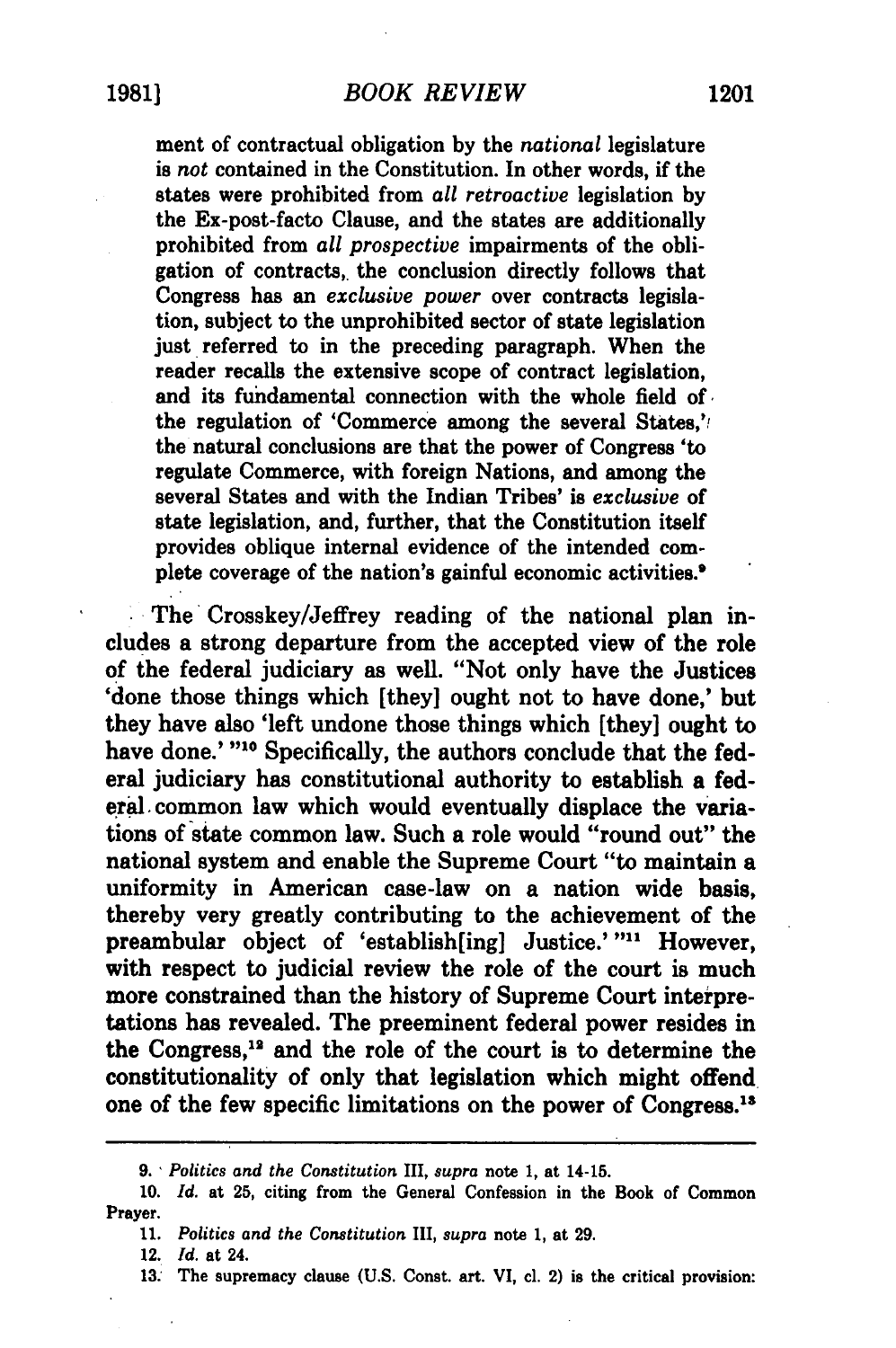More conventional interpretations of the text and history of the constitution assert that it was intended to establish a federal government of limited power, preserving the states as constitutional entities with general governmental power. Historical events together with judicial interpretation of the commerce clause and the fourteenth amendment have overtaken the original design. Today our federal government essentially functions as a law maker which touches virtually every important aspect of national and local life.<sup>14</sup> The Crosskey/Jeffrey view is that congressional supremacy was intended, but that judicial control of federal legislation was not. One might expect the authors to offer a means of returning to what they believe is the original design, but they do not. Instead they state:

If the reader begins to sense the possible emergence of the conclusion that, over the years of our national history, the Supreme Court's performance has been what can only be characterized as a lengthy career in the distortion, misconception, and misconstruction of the Constitution of the United States, that conclusion must simply be faced, without anger, tears, or lamentations.<sup>15</sup>

*C.N. Degler, Out of* Our *Past,* 206 (1959).

Under it all state legislation is subject to judicial review. Acts of Congress, however, are "supreme." Traditionally, the problem of judicial review has arisen in cases of conflict between the supremacy of the Constitution and the supremacy of acts of Congress. The resolution advocated by the authors is to define "conflict" narrowly. For them no judically recognizable conflict exists unless the Constitution contains a provision which specifically curtails congressional power, for example, the first amendment. Most of the Bill of Rights, the authors note, deals with restrictions on the exercise of federal judicial, not legislative, power. In relation to this argument, the reader might consider Justice Holmes' remark, "I do not think the United States would come to an end if we lost our power to declare an act of Congress void. I do think the Union would be imperiled if we could not make that declaration as to the laws of the several states." O.W. **HOLMES,** *Law of the Court Collected Legal Papers,* 295-96 (1920).

<sup>14.</sup> The sweep of congressional power under the Commerce Clause is familiar. *See, e.g.,* Wickard v. Filburn, 317 U.S. 111 (1942) and the Oleo Margarine Act of 1950, 21 U.S.C. § 347 which regulates the identification of oleo margarine served in restaurants. The fourteenth amendment as a source of national power is equally familiar. American historian Carl N. Degler has commented,

The use by the courts of the celebrated due-process clause of the amendment has been so protean and ingenious as almost to defy summary. This handful of words has been the basis for voiding dozens of state efforts at social reform as well as for justifying federal interference in the administration of justice within the states.

<sup>15.</sup> Supra note 1, at 32.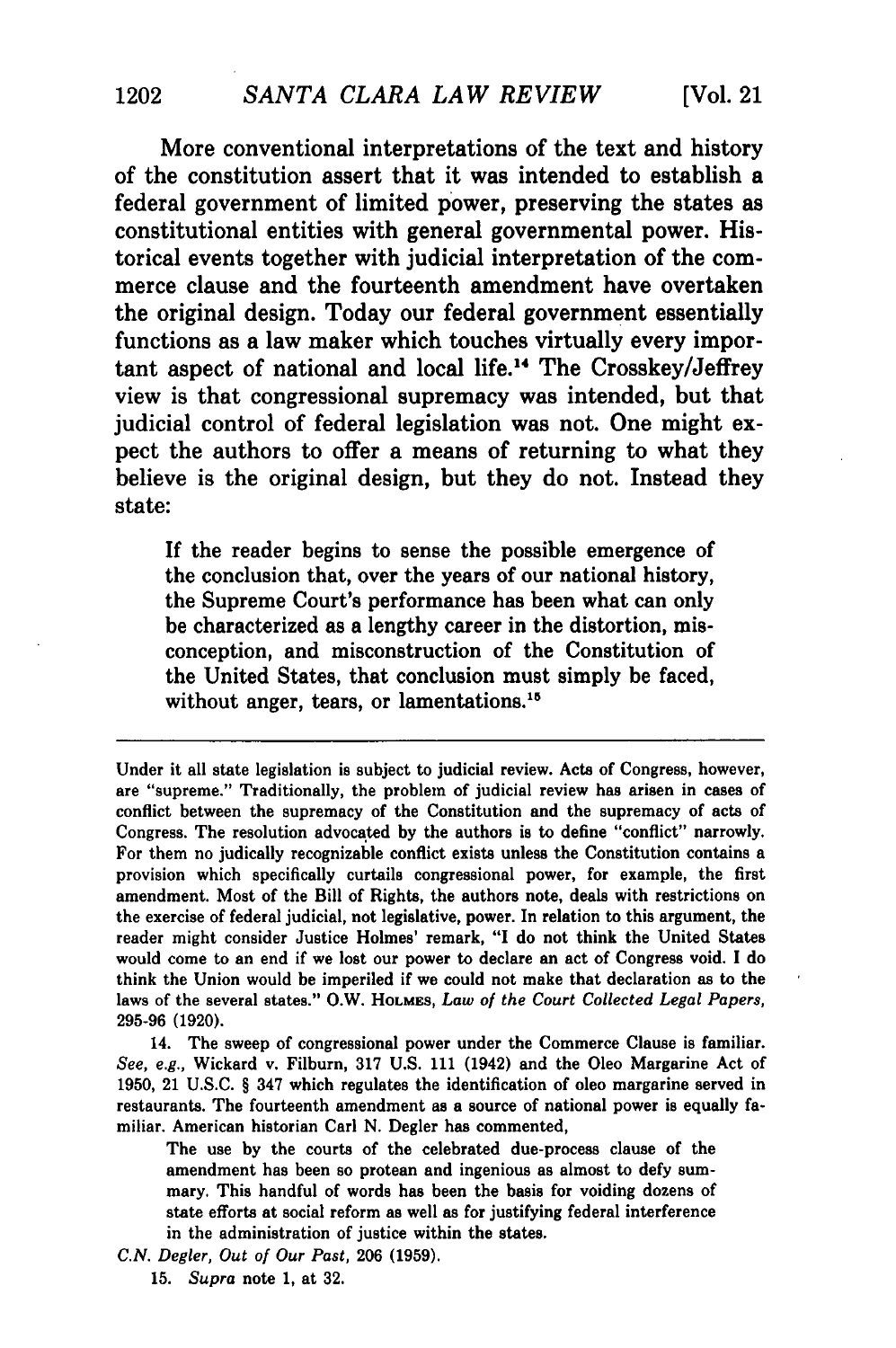In any event, the conclusion is sobering. The discovery that we may have operated on erroneous constitutional understandings may influence present day politics. This potential exists because the problems of the near future are linked to demands for a reallocation of power within our constitutional system. Now is, thus, a fertile time for the discovery of a revisionary history of our system. Nevertheless, this book is unlikely to influence the direction of American political development, primarily because the context of American constitutional demands has changed radically since the eighteenth century.

Volume III confines itself to events which occurred prior to the Federal Constitutional Convention. Part I outlines the elements of British control of American continental affairs in the late eighteenth century. Americans in this period were not only revolting against British control, but were expressing a desire to realize the potential of their growing commercial power. A substantial number of citizens favored a comprehensive continental power over commerce as a means to this end. Jeffrey demonstrates that the First Continental Congress of 1774 created an effective association to "undertake a comprehensive regulation of the country's *entire commerce,* foreign and domestic."<sup>16</sup> The movement was reinforced by Benjamin Franklin and Thomas Paine in 1775, after the "shot heard 'round the world.' " Franklin called upon the Second Congress to create a government able to "make such general ordinances as [thought] necessary to the General Welfare,"<sup>17</sup> and Paine urged the same theme in his pamphlet, *Common Sense*.<sup>18</sup> Jeffrey's review of the periods from 1774 to 1787 led him to conclude that there is "nothing to show that the form of government set up by the Articles of Confederation was the kind of government desired by a majority of the American people at that time."<sup>19</sup>

There is general agreement by scholars that the inability to regulate commerce under the Articles of Confederation was a major reason for the constitutional movement. The issue taken up in the remainder of the book appears somewhat nar-

<sup>16.</sup> Id. at 51.

<sup>17.</sup> *Id.* at 53, citing 1 W. Crosskey, *Politics and the Constitution in the History of the United States,* 578-609 (1953).

<sup>18.</sup> *Politics and the Constitution* III, *supra* note 1, at 72.

<sup>19.</sup> *Id.* at 123.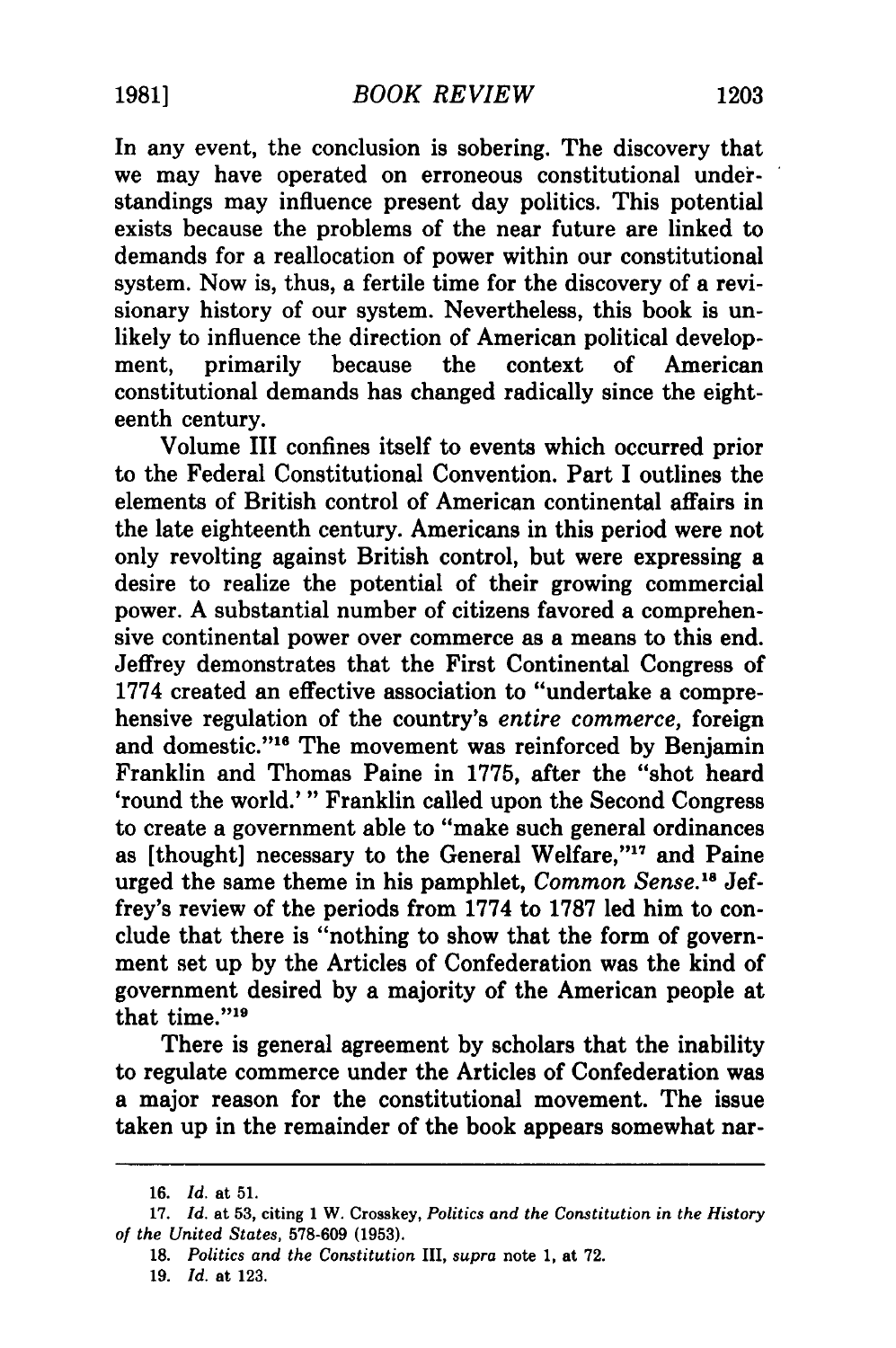row from our twentieth century vantage: Did the majority of proponents of a constitution want the continental government to have a power which included strictly local or intrastate objects of regulation, such as price regulation? Jeffrey concludes that they did.

Dissatisfaction with the Articles of Confederation was not immediately manifest. After the ending of hostilities with Britain, American business prospered and a huge influx of foreign goods stimulated and satisfied consumption. "The resulting mercantile profits, or apparent profits, were in turn freely spent; a building boom resulted and many of the other usual marks of inflation were evident."<sup>20</sup> The commercial boom was followed **by** a depression or "commercial languor" which brought about a "major phase of the pre-constitutional movement for a national commerce power."<sup>21</sup> This phase was characterized **by** merchant agitation, which began in Boston and Philadelphia in the spring of **1785** and spread **by** way of newspaper commentary throughout the other states. Jeffrey carefully recounts the progress of the movement and finds that it succeeded in generating support in New England and the middle states, but failed in the south.

The failure of this movement prompted the Congress (of the confederation) to propose a meeting to consider the establishment of a uniform system of commercial regulation.<sup>22</sup> The meeting, known as the Annapolis Convention, failed to produce a plan of action under the confederation and resulted in a call for a constitutional convention, the ultimate objective of which would be the formation of a new government.<sup>28</sup>

The latter portions of the book trace the political moves and sparring that led to the Constitutional Convention in **1787.** Jeffrey's interpretation of the data for this period is consistent with his major thesis-the predominant forces in the immediate preconvention maneuvers favored a nationalist scheme. At the Convention divergencies between the north and south were reduced and a consensus was reached.

It would seem to follow, then, that unless the Federal Convention in the course of its proceedings did something

<sup>20.</sup> *Id.* at 164.

<sup>21.</sup> *Id.* at 165.

<sup>22.</sup> *Id.* at **229.**

**<sup>23.</sup>** *Id.* at **323.**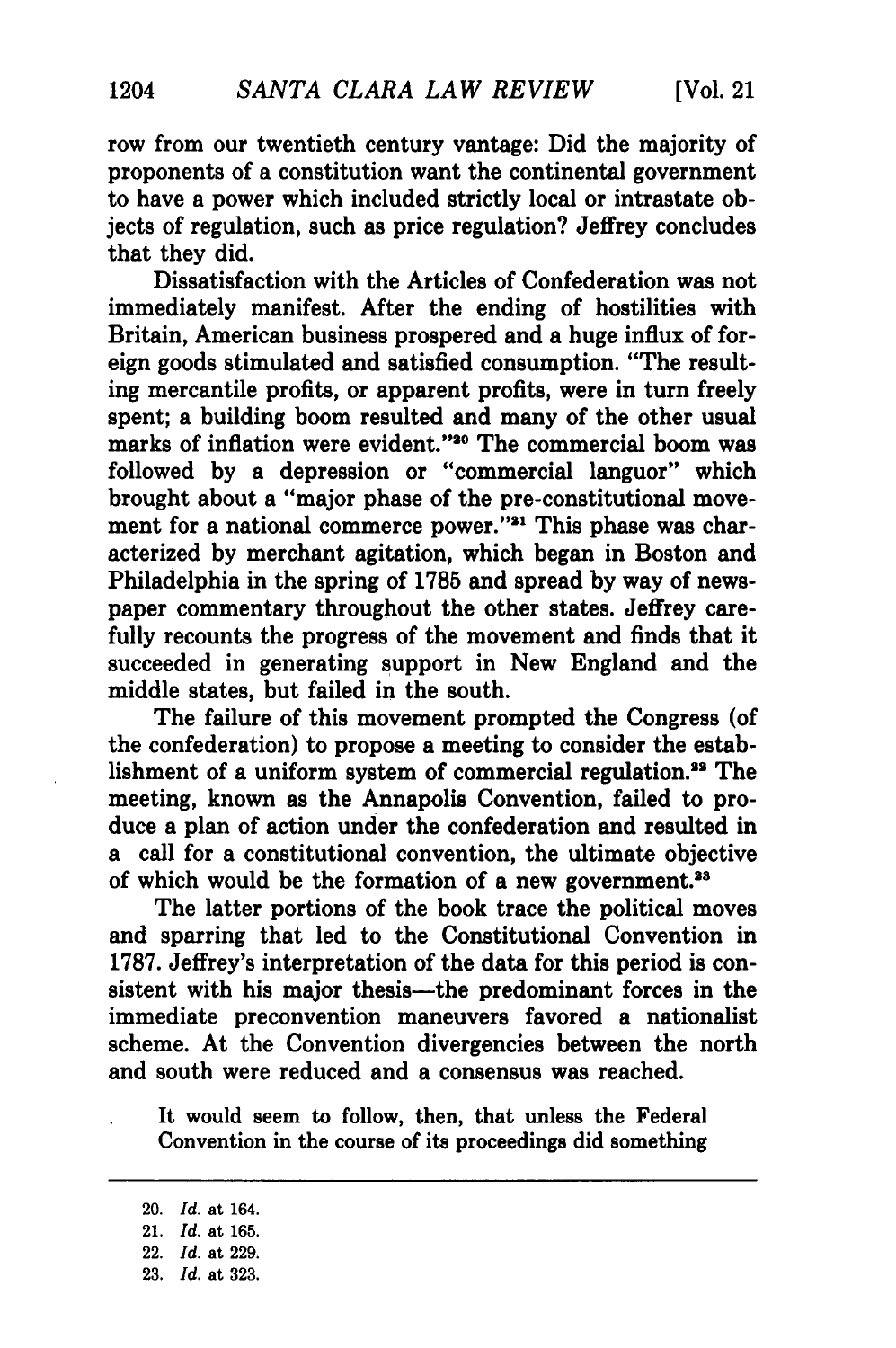entirely different from what the country generally expected at the time when the convention met, they must have provided in the Constitution for a generally empowered government, whose legislature possessed, along with its many other powers, a complete power over the whole commerce of these United States.<sup>24</sup>

Two figures draw special attention from Jeffrey. Alexander Hamilton is described as a leader of foresight who consistently pressed for national power from the earliest opportunity. He was "a man of courage and high intelligence,"<sup>25</sup> who helped to bring about the Federal Convention, though circumstances prevented him from being particularly instrumental in the Convention itself.

Madison, on the other hand, is accused of vacillation in his views and of being too much guided **by** his own political ambition and the particular commercial interests of Virginia. Jeffrey says that Madison's life divides into three well-defined periods. Prior to **1786** he was a "moderate and cautious nationalist."<sup>26</sup> He sided with national power only to the extent that it would help liberate Virginia's commerce from dependency on the great ports of Baltimore and Philadelphia.

According to Jeffrey, Madison changed his views in **1786** and became "an *extreme* and *ardent* nationalist-a nationalist, moreover, who was distinctly antidemocratic in his views."<sup>27</sup> This period ended in 1791, with the vote on the National Bank. Jeffrey believes that this change of views was due to Madison's desire to accommodate the southern political ideas. Jeffrey finds that Madison's earlier political opinions were such an embarrassment that he turned to revisions or falsifications of the record of certain important events.<sup>28</sup>

"The first clear instance of Madisonian falsification" is the subject of an entire chapter.<sup>29</sup> It concerns the question of what happened on February 21st, **1787,** several months before the Constitutional Convention met in Philadelphia. On that day the Congressional delegates from New York moved for congressional approval of a call for a convention. Madison,

<sup>24.</sup> *Id.* at 462.

**<sup>25.</sup>** *Id.* at **321.**

**<sup>26.</sup>** *Id.* at 401.

**<sup>27.</sup>** *Id.* at 402.

**<sup>28.</sup>** *Id.* at 403-04.

**<sup>29.</sup>** *Id.* at **388** (ch. **XXVI).**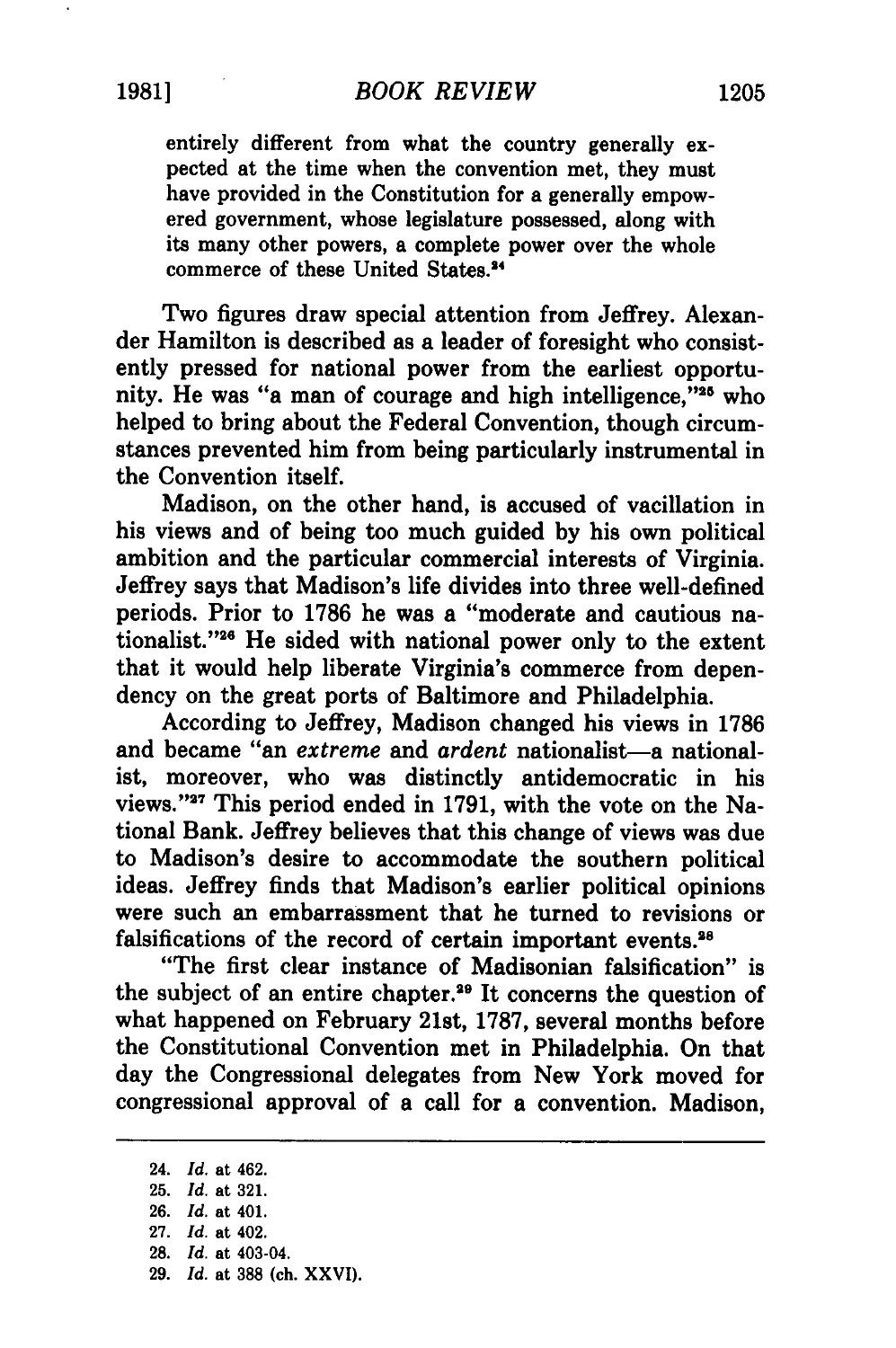who was a participant, prepared a memorandum which he left for publication after his death, forty-nine years later. The memorandum indicates that the motives of the New Yorkers were to frustrate progress toward a federal union.<sup>30</sup> In reviewing the evidence concerning the New York proponents, the instructions from the New York legislature, and the votes of the New York congressional delegates, Jeffrey determines that Madison must have known that the motives of the New York proponents were not anti-national. According to Jeffrey, Madison wrote his memorandum in order to reconcile his own vote with his subsequently acquired states' rights views.

Some readers will find that Jeffrey's attacks on Madison are overblown and too partisan. Jeffrey does sketch Madison as an opportunistic man, and in so doing he ventures into the realm of speculation. Yet the principal charge is that Madison changed his mind, and Jeffrey assembles evidence which indicates that perhaps he did. In so doing Jeffrey fosters an interesting and healthy curiosity about people, like Madison, who played dominant roles in framing our Constitution. No doubt they were complex men. It would be no great damage to his work as principal author of the Constitution if Madison were as changeable or uncertain as Jeffery suggests.

The book is flawed by a lack of a clear story line. Jeffrey's extensive attention to detail requires some overall outline to orient the events discussed. The author too often assumes that the reader will know the general events of the pre-constitutional perod and will recall previous material in the book. **A** stronger story line would bring the questions raised into sharper focus. In the same vein, the book would also benefit from a chapter which states a conclusion. Instead, the conclusions are stated in an offhand way in the final paragraph of the book.3 " Further, I believe that the end of the book should introduce the reader to the actual work of the convention. This would enable the reader to make a firm connection between the authors' thesis of pronationalism and the work of the drafters of the Constitution.

The book will satisfy many knowledgeable history buffs, and as a history book it is a valuable contribution. However, it will be of slight importance to the work of a lawyer. It con-

**<sup>30.</sup>** *Id.* at 388-89.

**<sup>31.</sup>** *Id.* at 462.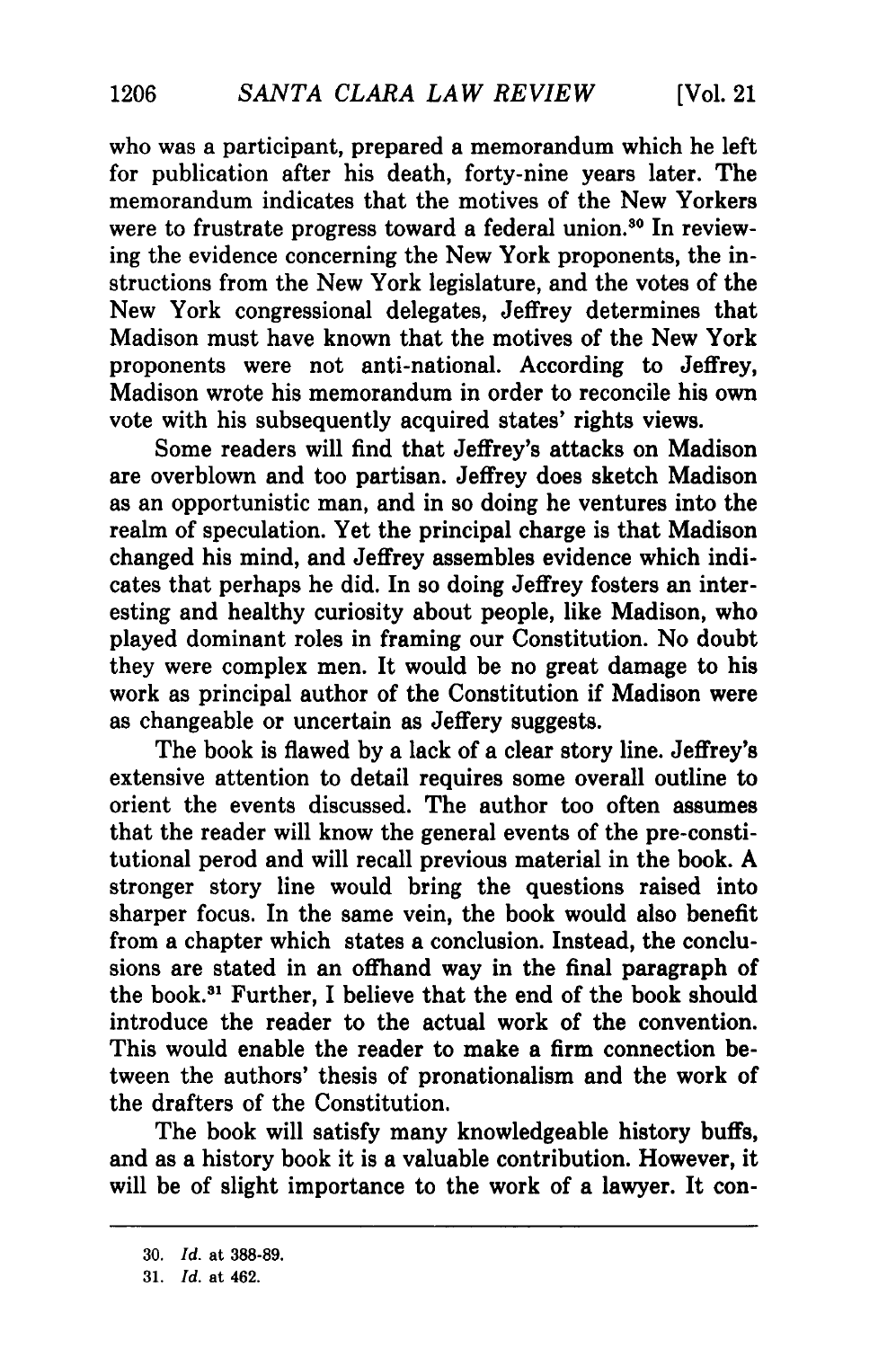tains some important insights about constitutional politics which might be applicable in modern political dialogues. Economic interests influence politicians, who shape the constitutional norms. However, the specific message of the book is that a potent national government was intended in 1786. This idea seems only to affirm the notion that the scope of federal governmental power which now exists was in fact intended to be created two hundred years ago. The pertinent questions today appear to be whether and to what degree the people of the United States want the federal government to exercise or refrain from exercising its admitted range of power.